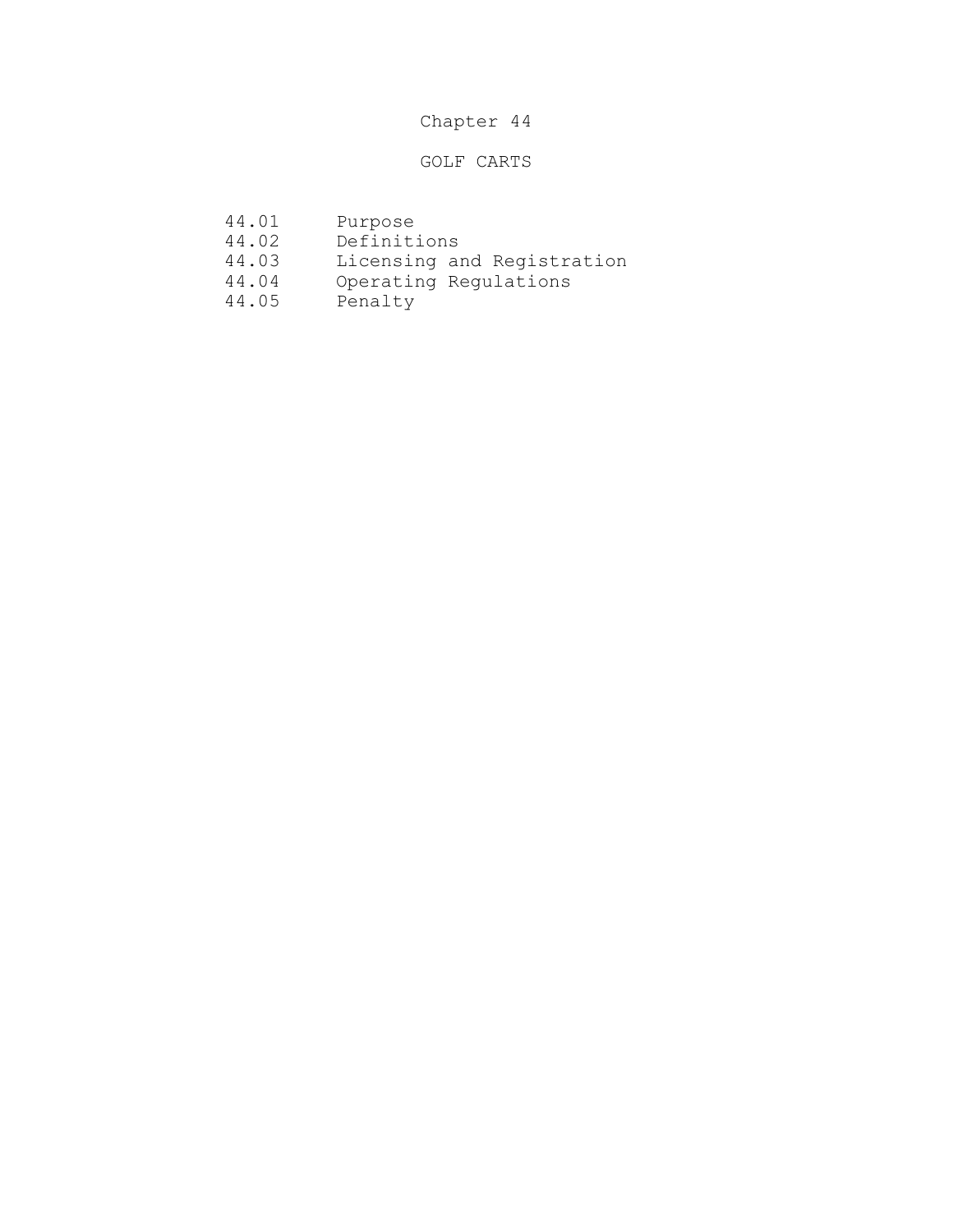44.01 PURPOSE.

The purpose of this ordinance shall be to establish regulations within the Village of Paddock Lake to ensure the safety and welfare of persons and property relative to the operation of golf carts on the public streets within the Village of Paddock Lake.

44.02 DEFINITION.

(a) "Golf Cart" means a three (3) or four (4) wheel motorized vehicle manufactured for operation on golf courses for sporting or recreational purposes and which is not capable of exceeding speeds of twenty (20) miles per hour.

(b) "All-terrain Vehicle (ATV)" means a commercially designed and manufactured motor driven device which has a net weight of nine hundred (900) pounds or less, equipped with a seat designed to be straddled by the operator and which is designed to travel on three (3) or more low pressure or non-pneumatic tires. Further, ATV are devices requiring registration by the Wisconsin Department of Natural Resources (WDNR) as ATV's are included in this definition. A golf cart is not considered an ATV.

(c) "Low Speed Vehicle (LSV)" means a low speed vehicle which must meet the national highway traffic safety administration (NHTSA), Federal Motor Vehicle Safety Standards and must have a certification labeled safety test that the vehicle meets those standards. A golf cart is not considered a LSV. LSV's are licensed and registered pursuant to §340.01(27h), Wis. Stats., and conforms to Federal Safety Standards 49CFR.

(d) "Seat Belt" means a type 1 or type 2 belt lap restraint with an assembly conforming to §571.209 of the Federal Motor Vehicle Safety Standards No. 209.

(e) "Mini Truck" means a motor truck, as defined in §340.01(34), Wis. Stats., as having a top speed of not more than sixty (60) miles per hour and that is all of the following: powered by an internal combustion engine with a displacement of not less than four hundred forty (440) cc's, not more than sixty (60") inches wide, with an unloaded weight less than one thousand six hundred (1,600) pounds.

(f) "Utility-Terrain Vehicle (UTV)" means a commercially designed and manufactured motor driven device that is not a golf cart, low speed vehicle, dune buggy, mini truck or tracked vehicle, that is designed to be used primarily off highway, and originally manufactured and equipped with all of the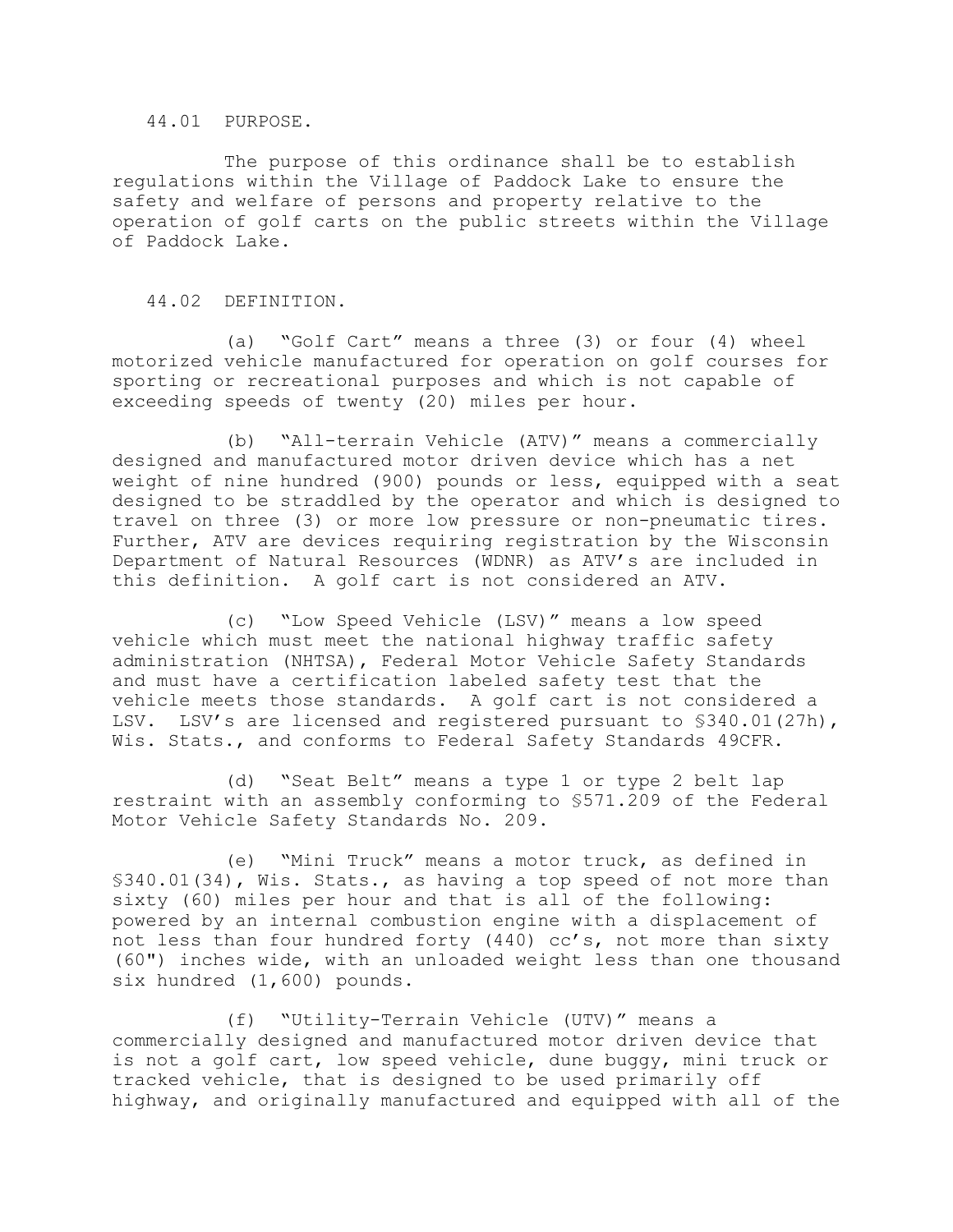following: a weight, without fluids, of less than two thousand (2,000) pounds, four (4) or more low pressure tires, steering wheel, tail lights, brake lights, width of not more than sixtyfive (65") inches, seat belt and a roll bar.

(g) "Village Roads" for purposes of this Chapter means paved roads constructed and maintained by the Village with a posted speed limit of twenty-five (25) miles per hour or less.

44.03 LICENSING AND REGISTRATION.

No person shall operate a golf cart on the Village roads in the Village of Paddock Lake except as hereinafter provided.

(a) No golf carts shall be operated on village roads, unless a permit issued by the Village Clerk or his/her appointee has been issued to the owner of said golf cart. The permit received from the Village of Paddock Lake must be displayed on the golf cart in a prominent location at all times of operation so as to be clearly visible. The permit shall be valid for each calendar year from April 1<sup>st</sup> to November 1<sup>st</sup> and shall be renewed annually. The annual fee for said permit shall be Fifty (\$50.00) Dollars to cover the annual inspection and administrative costs.

(b) No permit shall be issued if the golf cart owner or applicant is indebted to the Village for overdue utility bills, special assessments, real property taxes or past due fines pursuant to §4.08 of the Village Code of Ordinances.

(c) Any person who operates a golf cart on Village roads within the Village of Paddock Lake who fails to properly display or receive a Village permit/sticker will be subject to the penalties contained in §44.14 of these ordinances.

(d) Golf cart owners must complete a registration form approved by the Village Board, a facsimile of which is appended to these ordinances as Exhibit "A", which may be changed from time to time, together with a waiver of liability form and provide a copy of the proof of liability insurance prior to the cart being inspected as described in subsection (e), below. The completed forms and proof of insurance will be maintained by the Village Clerk/Treasurer.

(e) Prior to the issuance or renewal of a Village golf cart permit, the golf cart shall be inspected by the Kenosha County Sheriff's Department to ensure that the golf cart for which a permit is being applied for complies with the requirements set forth by the Village of Paddock Lake and the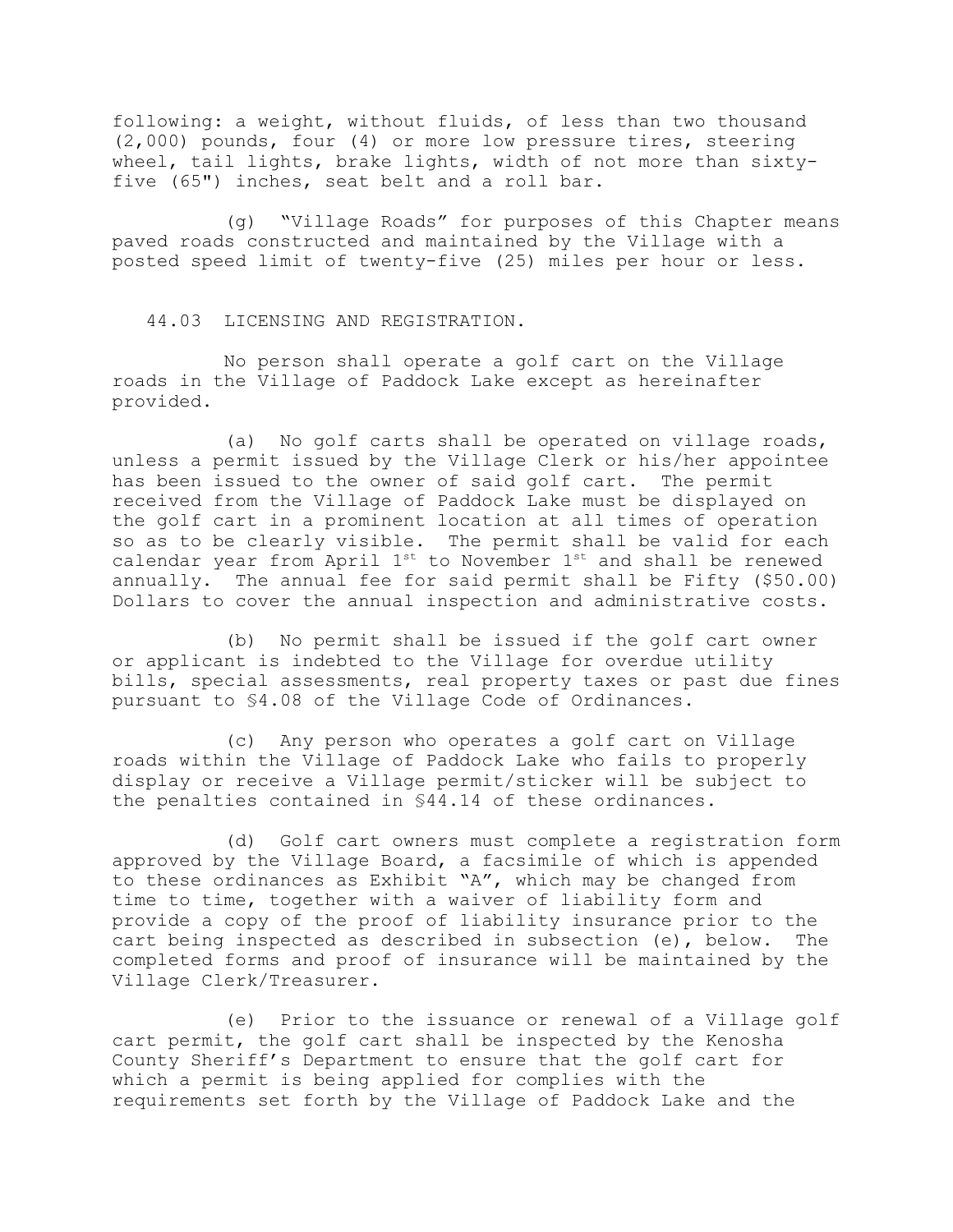State of Wisconsin.

(f) As part of the permit process, the owner of the golf cart shall provide proof of liability insurance in the amount of One Hundred Thousand (\$100,000.00) Dollars per incident. The proof of insurance must be with the golf cart whenever said golf cart is in operation on Village roads. Proof of renewed liability insurance must be provided annually and at time of permit renewal.

(g) All golf carts operating on Village roads shall be equipped with the following:

(1) Brakes that are in good working condition.

(2) DOT approved slow moving vehicle (SMV) sign located on rear of golf cart.

(3) Front and rear reflectors.

(4) Audible warning device.

(h) Golf carts may be operated during the following times of day and times of year:

> (1) Golf carts may be driven on Village roads only from sunrise to sunset unless the cart is equipped with two (2) operating headlights and two (2) operating tail lights which are visible from a distance of five hundred (500') feet.

(2) Golf carts are prohibited from operating on Village roads from November 1st through April 1st.

44.04 OPERATING REGULATIONS.

The following regulations apply to the operation of a golf cart within the Village of Paddock Lake:

(a) All applicable Wisconsin State Laws regarding motor vehicles shall be adhered to including the possession and use of alcoholic beverages and illegal drugs.

(b) The operator and or occupants of golf carts shall comply with all traffic rules and regulations adopted by the State of Wisconsin and the Village of Paddock Lake.

(c) Golf carts shall adhere to all traffic flow patterns and will operate on the right side of the roadway and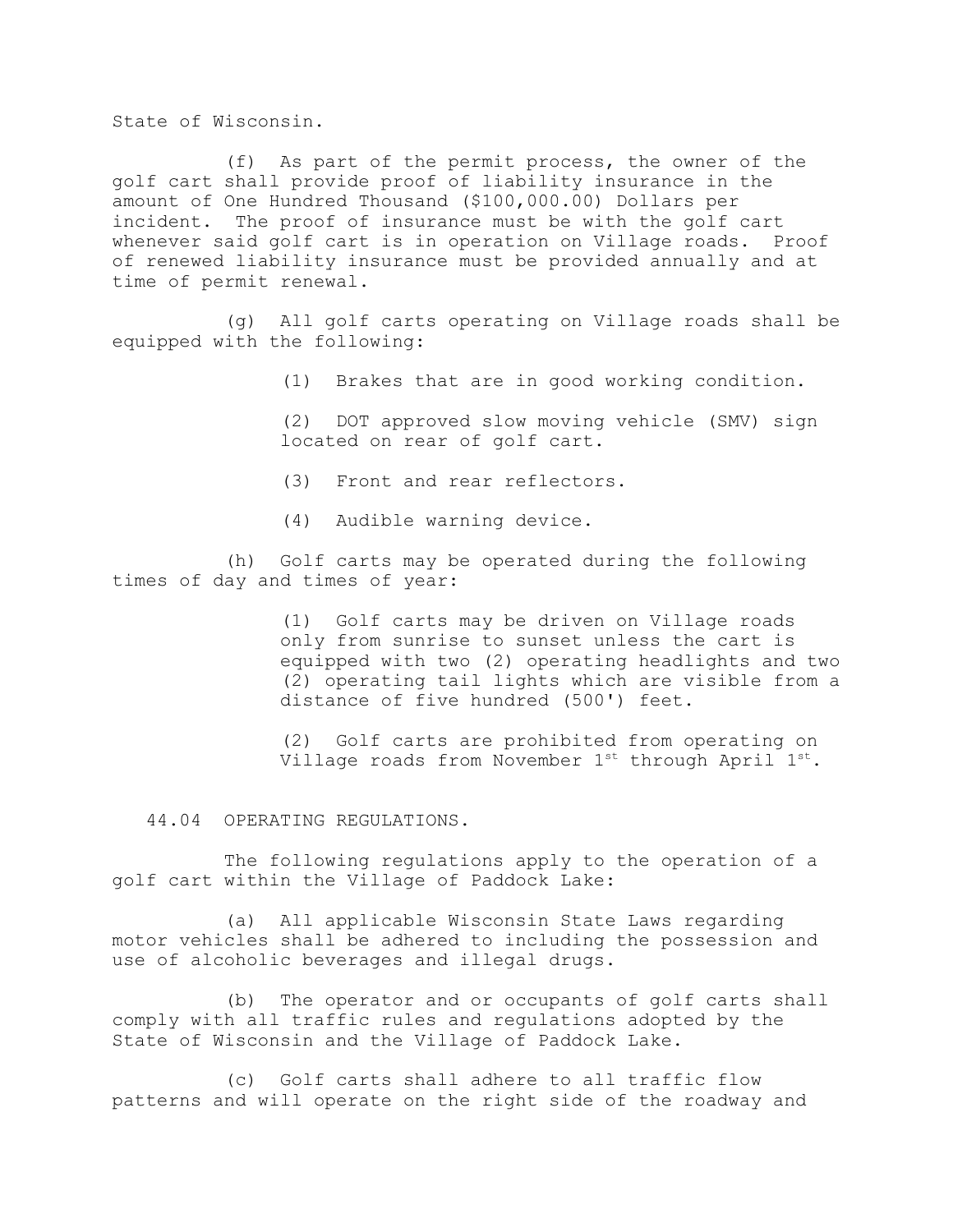may only be operated on Village roads where the posted speed limit is twenty-five (25) miles per hour or less.

(d) Operations of golf carts will adhere to all rules of the road applicable to motorized vehicles as set forth by the Wisconsin Department of Motor Vehicles and the Village of Paddock Lake. A golf cart may be operated by persons who are:

> (1) At least sixteen (16) years of age and possess a valid driver's license.

(2) Underage operators are defined as follows: a person under the age of sixteen (16) years old may not legally operate a golf cart on Village roads.

(e) All riders in the golf cart must remain seated at all times the golf cart is in motion.

(f) The number of occupants in a golf cart shall be limited to the number of adult persons for whom individual seating is installed and provided on the cart.

(g) No golf cart shall be operated on County or State Highways including, but not limited to, CTH K (60<sup>th</sup> Street), CTH F, State Highway 50 (75th Street), State Highway 75 and State Highway 83.

(h) No golf cart shall be operated upon public sidewalks, pedestrian walkways, bike paths or multi-use paths. Nor shall golf carts be operated upon that portion of the street located between the curb lane and the sidewalk, except for the purpose of crossing the same as to a public street upon which operation is authorized.

(i) No golf cart shall be operated within or on Village park land.

(j) No person shall operate a golf cart in a careless, reckless or negligent manner so as to endanger the person or property of another or cause injury or damage.

(k) No item shall be towed by a golf cart.

(l) Golf carts shall not operate on private property without permission and written consent of the property owners.

(m) Golf carts shall yield the right-of-way to pedestrians, bicyclist and other motor vehicles.